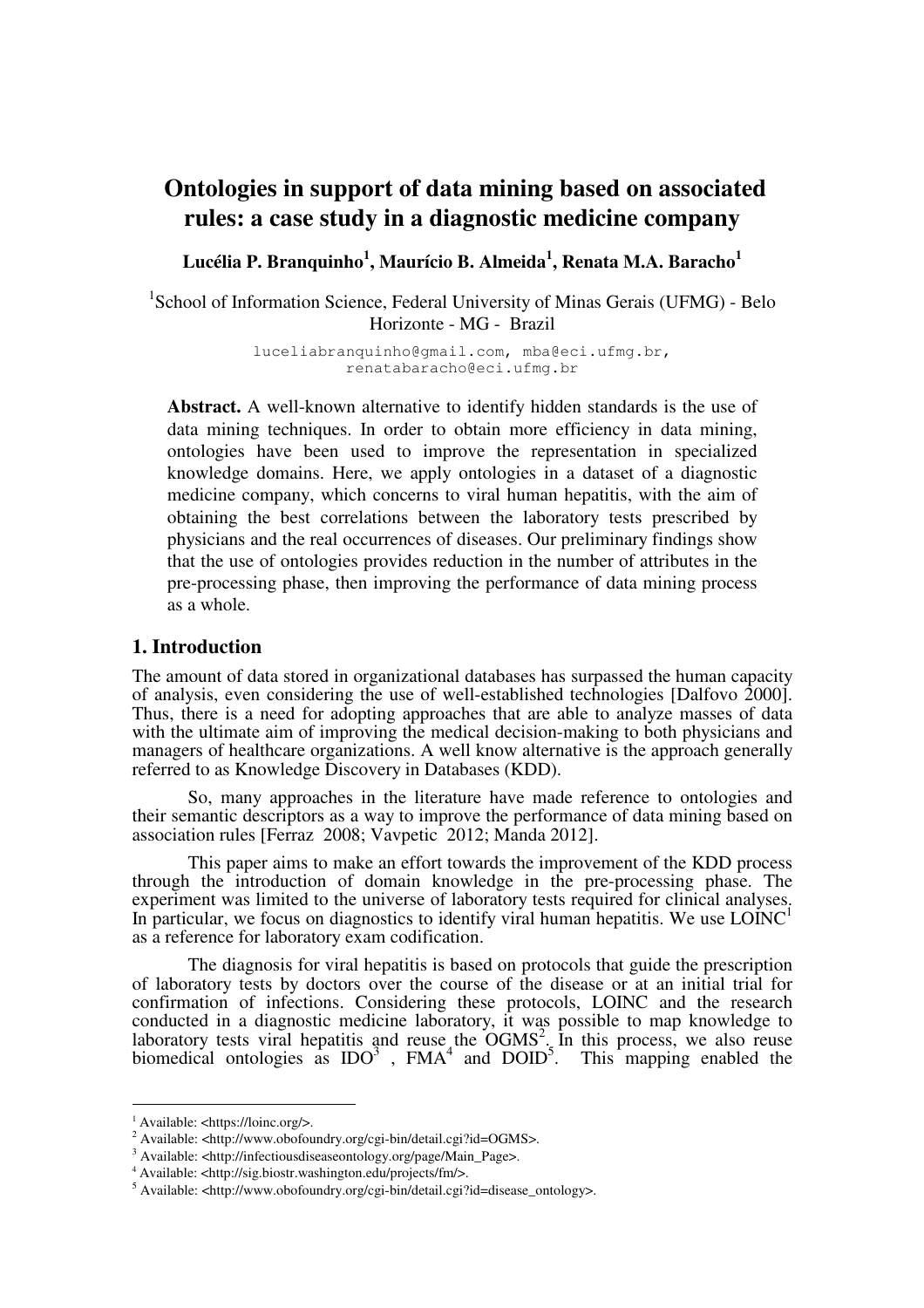generalization and the consequent reduction of the number of attributes to be mined via the identification of similarities between laboratory tests, considering the relations mapped in the viral hepatitis ontology called HVO.

The next sections will be organized as follows: section 2.1 provides a brief description on the use of ontologies in data mining; section 2.2, describes the construction of prototype of a viral hepatitis ontology; section 2.3 explains how generalization of terms will be applied in the data mining pre-processing phase as per association rules; section 3 details the results obtained with the proposed model. Finally, section 4 showcases final considerations.

# **2. Method**

In some fields, such as Biomedicine, specialized communities have been developing and publishing, since the 1990s, a series of ontologies to aid in representing and retrieving informational [Perez-Rey et al. 2004].

#### **2.1. Ontologies and data mining**

Knowledge extraction, generally referenced in literature as Knowledge Discovery in Database (KDD) should be grouped into three phases: pre-processing, DM and postprocessing. Pre-processing, which is relevant for our goals in this paper, comprises the collection, organization and treatment of data, while DM involves algorithms and techniques to search for knowledge.

Ontologies have been used to increase the relevance of the patterns discovered through the mining techniques. One of the techniques in which ontologies are being utilized is mining through association rules, which display the correlation between sets of items in series of data or transactions. [Ferraz 2008].

The advantage of pruning restrictions is to exclude information in which users are not interested in since the beginning. Every general rule should be able to replace a number of specific rules by means of generalization processes. Whenever this approach is feasible, a semantic improvement of the mined association rules and a reduction in the cardinality of the set rules will simultaneously take place.

#### **2.2. Viral Hepatitis Ontology Construction**

The development of the viral hepatitis ontology was based mapped clinical analysis laboratory tests for diagnosing human viral hepatitis considering LOINC, OGMS ontology [Scheuermann et al 2009], IDO ontology [Cowell and Smith 2006], DOID ontology [Lynn Schriml, 2009] and FMA ontology [FMA 2012]. It describes the clinical picture throughout the disease cycle by mapping terminological items that encompass diseases, their causes, their manifestations and diagnosis.

We associate the laboratory tests with the viral infectious disease to enable the generalization of the attributes to be mined, as proposed in Figure 1. In the triage phase of Hepatitis C, for example, four specific tests may be requested for the virus identification and another eight unspecific tests may be ordered for monitoring liver functions. This situation may be generalized without having denominated each laboratory tests as an attribute for data mining.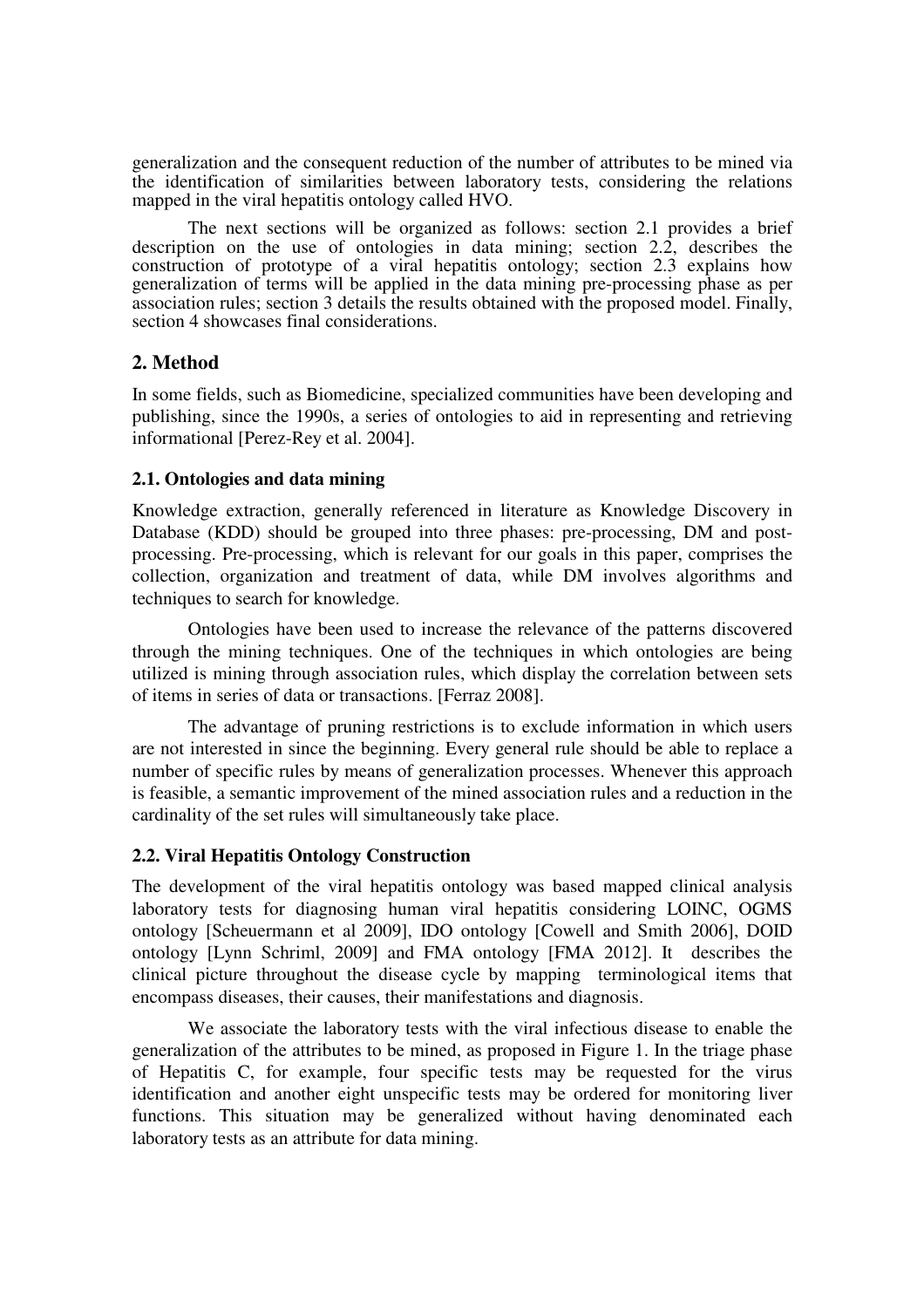

**Figure 1. Example of hepatitis C classification in acute stage** 

# **2.3. Generalization of terms in the data mining pre-processing phase**

Our study makes use of ontologies, reasoners and Jena software to promote pruning and filtering (generalization) of data from the list of laboratory tests collected from the diagnostic medicine company's database. When analyzing the relationships shared by the terms, one might identify which laboratory tests are related to which disease and stage. Therefore, the similarity between terms is considered as a means to generalize the attributes in the pre-processing phase. Figure 2 depicts the proposed model.



**Figure 2. Model for extracting patterns of rules of association with ontologies**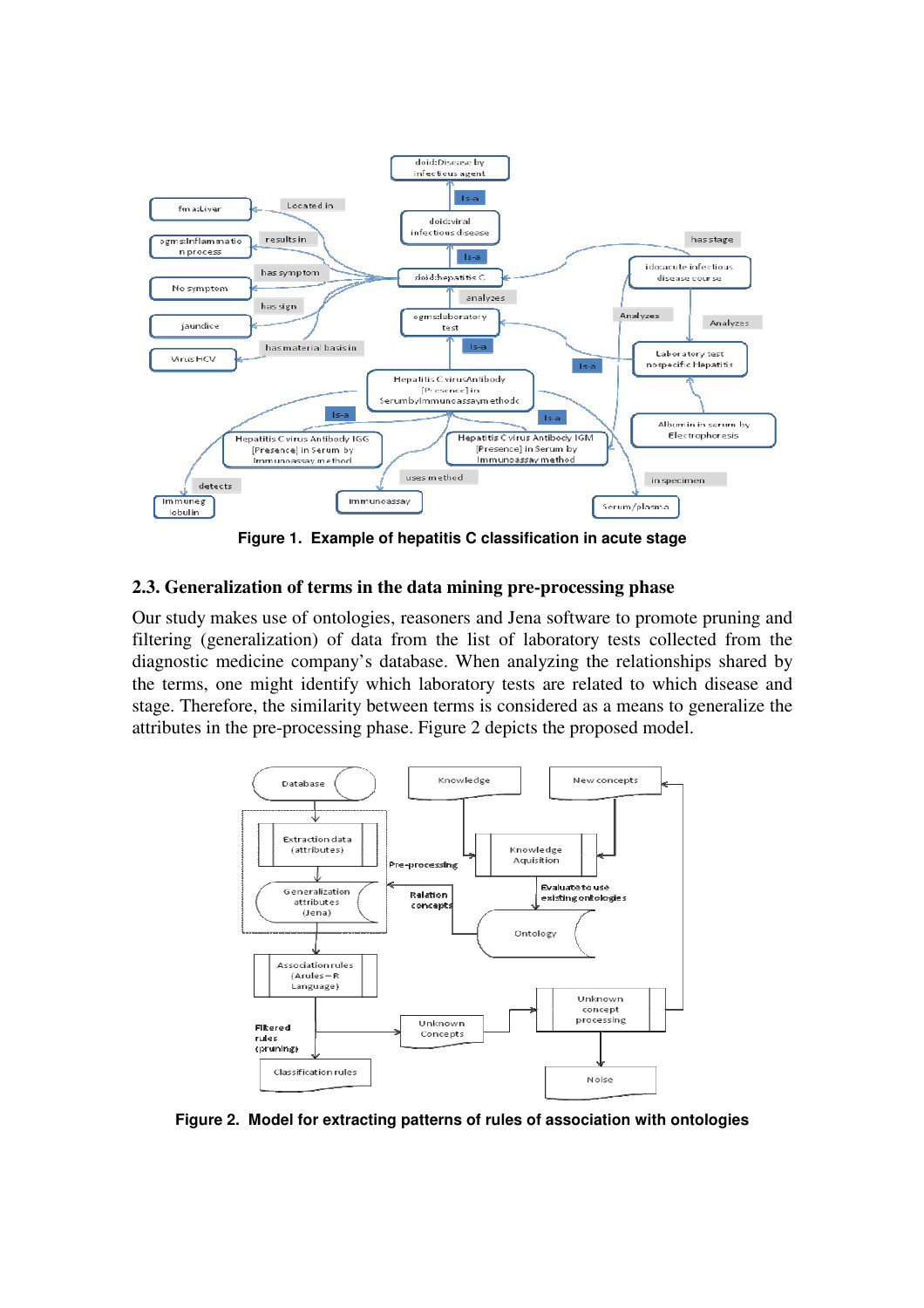Based on HVO ontology, we consider relationships with the disease and with its features and also utilizing the Jena<sup>6</sup> tool, as well as inference rules. So, we were able to obtain more general terms to represent laboratory test groups associated with viral hepatitis diagnosis.

## **3. Results**

The development of ontologies along with the use of inference mechanisms during the pre-mining phase has reduced the number of attributes to be mined by the association rules algorithm, namely, the Apriori algorithm. It reduced the amount of laboratory tests related to the direct diagnosis of the hepatitis virus, and also the number of unspecific tests for assessment over the course of diseases.

Based on knowledge obtained from the development of HVO, a list of laboratory test orders was collected from the company's database containing at least one test directly related to a hypothetical hepatitis virus diagnosis. Laboratory test orders that complied with the previously described rule were selected during three months, January, February and March 2015, totaling 34440 occurrences (Table 1). Test applications, which are complementary to the diagnosis, are distributed in collections made on the organization's service units, conveyed by laboratory partners throughout Brazil. In this sample, the occurrences featured 465 different laboratory tests. Considering the data of service units (support  $= 0.2$ ), laboratory patterns (support  $=$ 0.02) and confidence 0.75 was executed the ARules package [Hasher 2007] in R Language to extract the association rules, we obtained the results presented below.

| Units               |      | Services featuring viral hepatitis exams  Qty association rules |         |         |
|---------------------|------|-----------------------------------------------------------------|---------|---------|
|                     | Jan  | Feb.                                                            | Mar     | Apriori |
| Service units       | 927  | 819                                                             |         | 573     |
| Laboratory partners | 7652 | 7698                                                            | - 17331 |         |

**Table 1. Services per unit** 

Considering the same database obtained by reduction of the number of attributes, with the use of ontology, applied to 439 different laboratory tests and with the same support value and confidence was executed again the algorithm Apriori . For base units were obtained 258 and 115 rules for laboratory partners, we reached a reduction of 50% of the resulting association rules, as shown in table 2.

**Table 2. Association rules generalized** 

| Units                                | Services featuring viral hepatitis exams | Qty association rules |       |         |
|--------------------------------------|------------------------------------------|-----------------------|-------|---------|
|                                      | Jan                                      | Feb                   | Mar   | Apriori |
| Service units<br>Laboratory partners | 927                                      | 819                   | 13    | 258     |
|                                      | 7652                                     | 7698                  | 17331 | 115     |

<sup>6</sup> Available: < https://jena.apache.org/>. Acesso em: 10.mai.2014.

 $\overline{a}$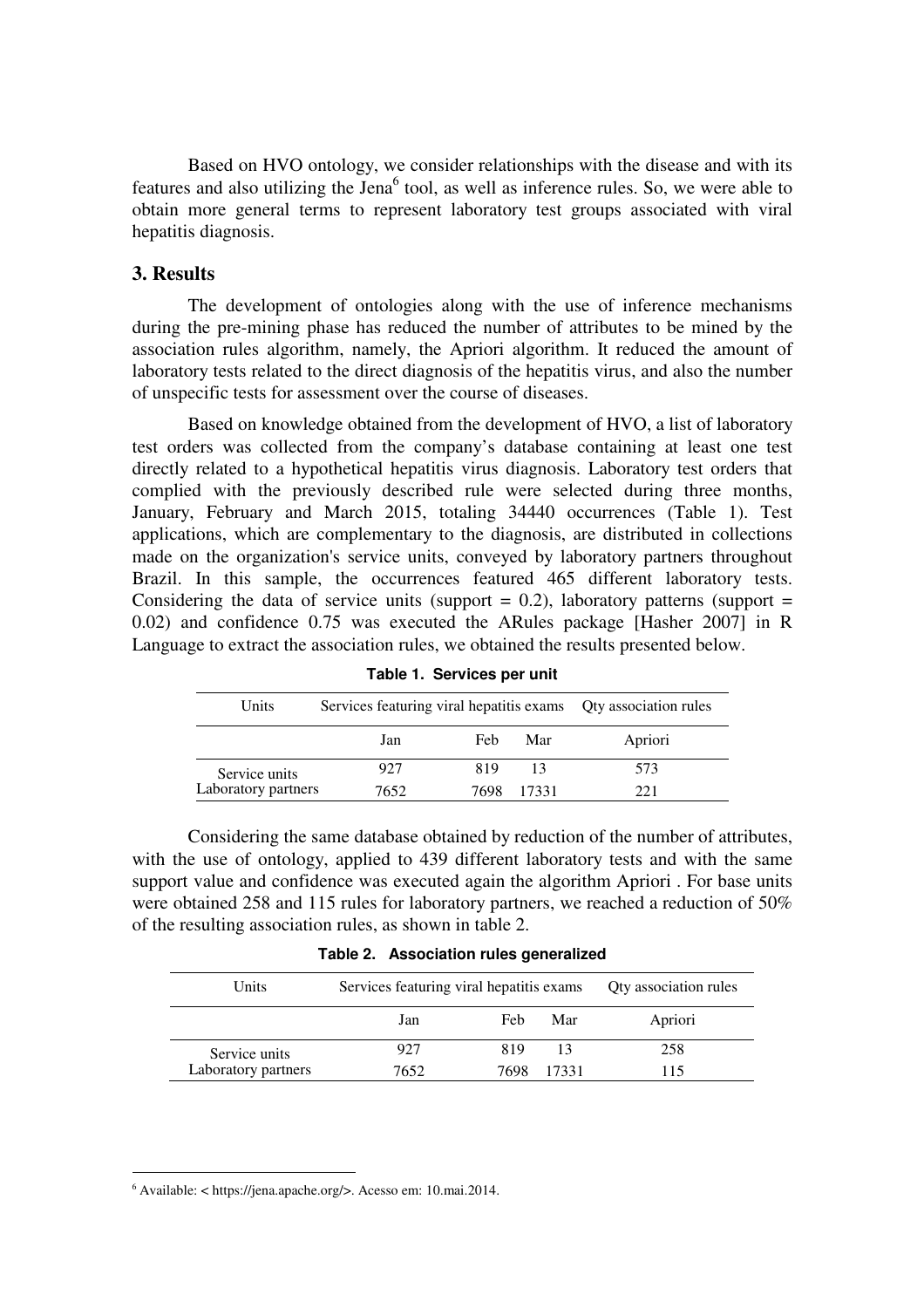The attributes were categorized considering the relationship between the modeled tests through equivalence axioms as showed in the example below:

hvo:laboratory\_diagnostic\_process\_ hepatitis\_A equivalent to: hvo:laboratory\_testing\_encounter\_ And (**is\_composed\_of** some ('Laboratory test' and (**diagnoses** only 'hepatitis A'))) and (**is\_composed\_of** min 0 ('laboratory test' and (**diagnostic\_evaluation** some Liver)))

In this equivalence axiom (described by existential restrictions), a part of the detailed diagnosis of the disease process is comprised of at least one medical application (in this case Class HVO: laboratory\_testing\_encounter), which is composed of complementary examinations (OGMS : laboratory test) for disease diagnostic (doid: hepatitis a) and can also be a laboratory test for evaluating the state of the health (HVO: diagnostic evaluation) of a liver (FMA: liver).

Considering the limitation of further tests and the disease is possible to identify relationships between them and, thus, promote the generalization and its representation in single attribute, in this case, a type of viral hepatitis, as shown in Table 3.

|                                                                  | Request – Medical prescription |                                                       |           |          | Lab tests<br>after generalization |           |
|------------------------------------------------------------------|--------------------------------|-------------------------------------------------------|-----------|----------|-----------------------------------|-----------|
| Physician Exams L.T <sup>7</sup> .1  L.T. 8 L.T. 9 L.T. N L.T. 1 |                                |                                                       |           |          |                                   | LT. N     |
| Patient 1                                                        |                                | $A.FETO8 -- TGP9$                                     | $AU^{10}$ |          | Hepatitis C                       | $\ddotsc$ |
| Patient 2                                                        |                                | $ALB-D11$ --- HAV-G <sup>12</sup> HAV-M <sup>13</sup> |           | $\cdots$ | Hepatitis A                       | $\cdots$  |

**Table 3. Example of generalization** 

Table 3 shows the laboratory tests (LT) prescribed to patients by the doctor and sent to the medical diagnostic laboratory. With the generalization attributes through the method was represented axiom disease in which some complementary tests are associated, in this case, a type of hepatitis. The other complementary tests were maintained and makes up the list of attributes analyzed by mining technique Apriori which extracted association rules related to viral hepatitis.

Therefore, our findings suggested that it is possible to reduce the rules resulting from data mining by reducing the possibilities of combining attributes. As a second, we found that the generalization of the terms enables results with a greater significance, since it can guide the post-mining phase analysis process.

## **4. Discussion and conclusions**

The application ontology developed here strongly represents the LOINC tests for viral hepatitis, as we understand that this classification is sufficient for assessing the relationship of association rules. The extension of OGMS, DOID, FMA and IDO brings

 $\overline{a}$ 

<sup>7</sup> Identification of the laboratory test

<sup>8</sup>LOINC 1834-1 - Alpha-1 Fetoprotein – Laboratory test unspecified viral hepatitis

<sup>&</sup>lt;sup>9</sup> LOINC 61151-7 - Albumin - Laboratory test unspecified viral hepatitis

<sup>&</sup>lt;sup>10</sup> LOINC 5196-1 - Hepatitis B virus surface Ag

 $11$  LOINC 1742-6 - Alanine aminotransferase – Laboratory test unspecified viral hepatitis

 $12$  LOINC 5179-7 - Hepatitis A virus Ab.IgG

<sup>13</sup> LOINC 13950-1 - Hepatitis A virus Ab.IgM